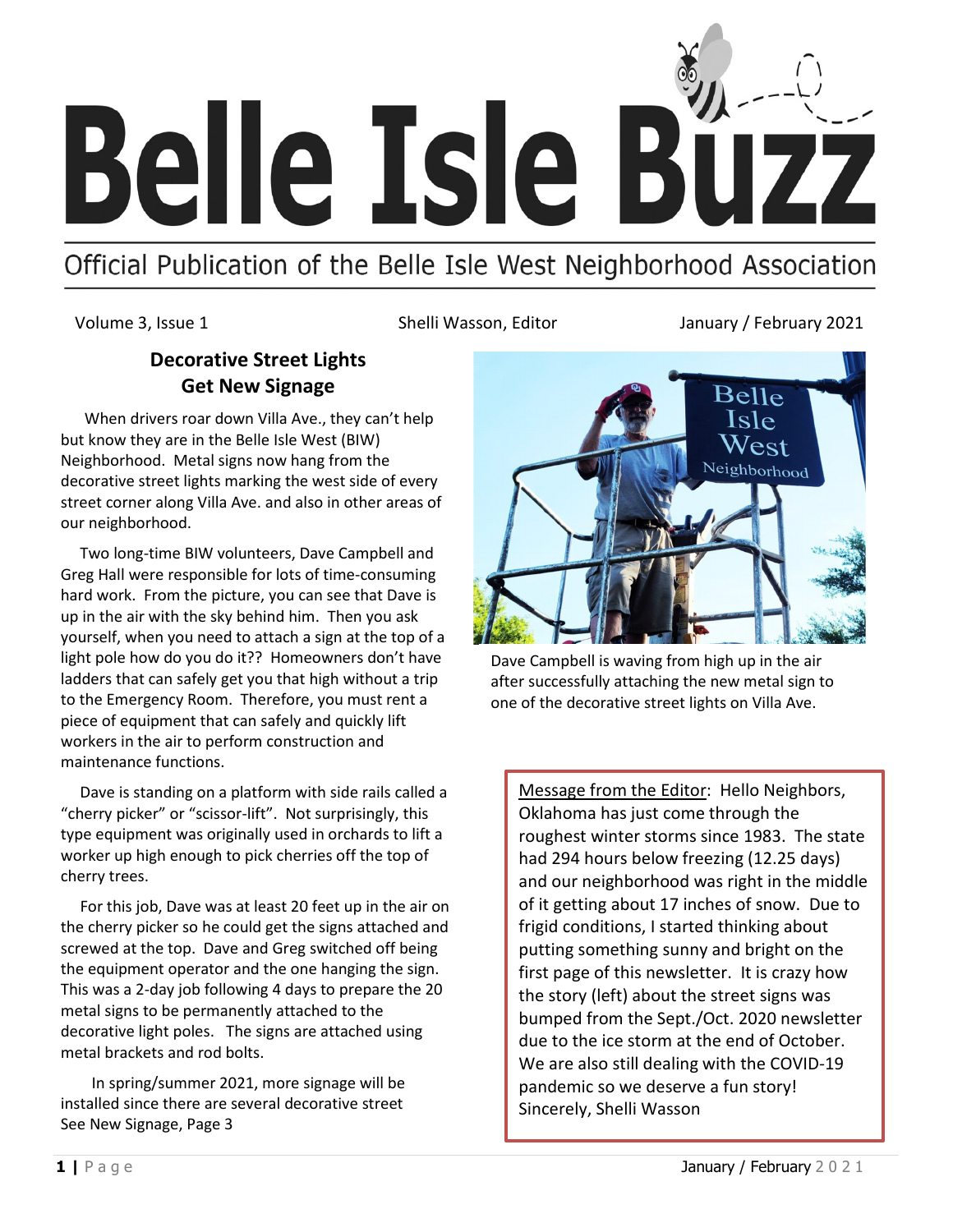## **Officers and Committee Chairs**

PRESIDENT – Greg Hall [hallgreg05@gmail.com](mailto:hallgreg05@gmail.com)

PRESIDENT-ELECT – David Patterson

[dgpat@cox.net](mailto:dgpat@cox.net)

SECRETARY – Aimee Dial Parrish

[aimee@haydelassociates.com](mailto:aimee@haydelassociates.com)

CO-TREASURERS – Cathie Shaw and Lynn Garman [lynn@garman.com](mailto:lynn@garman.com)

SERGEANT-AT-ARMS – David Campbell [Dcamp20000@aol.com](mailto:Dcamp20000@aol.com)

NEWSLETTER EDITOR – Shelli Wasson [Wasson@ionet.net](mailto:Wasson@ionet.net) (405) 250-6462

NEWSLETTER STAFF –

Lynn Garman Earlene Parr

Aimee Dial Parrish Ann Warzyn

STREET DIRECTORS (10/06/2020) –

55<sup>th</sup> Place – Dave Campbell & Greg Hall

55<sup>th</sup> Terrace – Cathy Fitzhugh

56<sup>th</sup> St. & Linn - OPEN

57<sup>th</sup> St. - Shannon & Randy Wells

58<sup>th</sup> Place – Shelli & Craig Wasson,

Cathie Shaw

58th St. – Sue Fellers

59th St. – Aimee Dial Parrish

60th St. – Christie Baker & Lynne Womble

61<sup>st</sup> St. - Scott Sproat & Maribeth Govin

 $62<sup>nd</sup>$  St. (and Imperial Terrace) – OPEN

Riviera Drive & 2300-2400 Blocks of NW  $59<sup>th</sup>$  St. – OPEN

Ross Ave. – Eunice Khoury

Villa Ave. and 2400-2412 NW  $63^{rd}$  St. -

Brooks Taylor

## **YOU'LL BE MISSED**

 Our neighborhood has lost another resident who helped our association in many ways and for many years. Steve Garman will be remembered for always helping his wife, Lynn, in all her many tasks with the neighborhood. Steve helped Lynn with the neighborhood benefit garage sale; putting out mulch in our Belle Isle Park; working very hard on major events, *Pupnic in the Park* in 2011 and 2012; and providing a conference area for BIW business meetings. Steve passed away earlier this month.

R.I.P. Dear Friend.



Metropolitan Library System Belle Isle Library - 3621 NW Expressway, OKC (Temporary Location) Phone: (405) 843-9601

 "The Metropolitan Library System reached a record-breaking 2 million digital book checkouts in 2020. Oklahoma City's library system was one of 102 worldwide that surpassed 1 million checkouts". The Journal Record, 01/21/2021, page 4A

 All Metro Library locations are in the "Curbside Plus" stage. In this stage, ready holds will be delivered curbside. Customers can come into a library to use a computer or to print, copy, fax, or scan. Masks are required.

The library has something for all ages!

- Get inspired by our 15-second book reviews: Head to [our Instagram page](https://connect.omrf.org/owa/,DanaInfo=webmail.omrf.org,SSL+redir.aspx?C=PPxW6rA2J7Cx5aF9MqnncEX8WiLjA41BDm9shrybljiuOePxgdfYCA..&URL=https%3a%2f%2fprotect-us.mimecast.com%2fs%2ffgbhCXDq6qCnAxVmi9KV1z%3fdomain%3demail.librarycustomer.org) to see tons of short reviews on new books we know you'll love.
- Participate in an Author Hour event on Facebook: Every month we talk books and writing with authors from around the country. Never been? Dip your toe into Author Hour at 10 a.m. on the third Saturday. Previous interviews are on Facebook.

• [Child Development & Parenting,](https://www.metrolibrary.org/events/upcoming?program_type%5B133%5D=133&form_id=lc_calendar_upcoming_form) [Take Home Kit](https://www.metrolibrary.org/events/upcoming?program_type%5B3478%5D=3478&form_id=lc_calendar_upcoming_form) - Age Group: Birth-PreK

 Our skilled Children's Librarians have developed a special take home kit just for you! Our 123! Play with Me at Home! Take home kits include 4 fun and engaging activities that focus on dramatic play, art exploration, gross motor skill development, and music exploration. A free book and handouts are included.

 These take home kits are intended for children ages 0-4 and a caregiver. Visit metrolibrary.org/123playwithme or call (405) 231-8650. Kits are available at participating libraries in March, April, and May. Please note that Belle Isle's kits are available on a first come, first served basis while supplies last. Call the curbside number to request your kit. [www.metrolibrary.org](http://www.metrolibrary.org/) 02/25/2021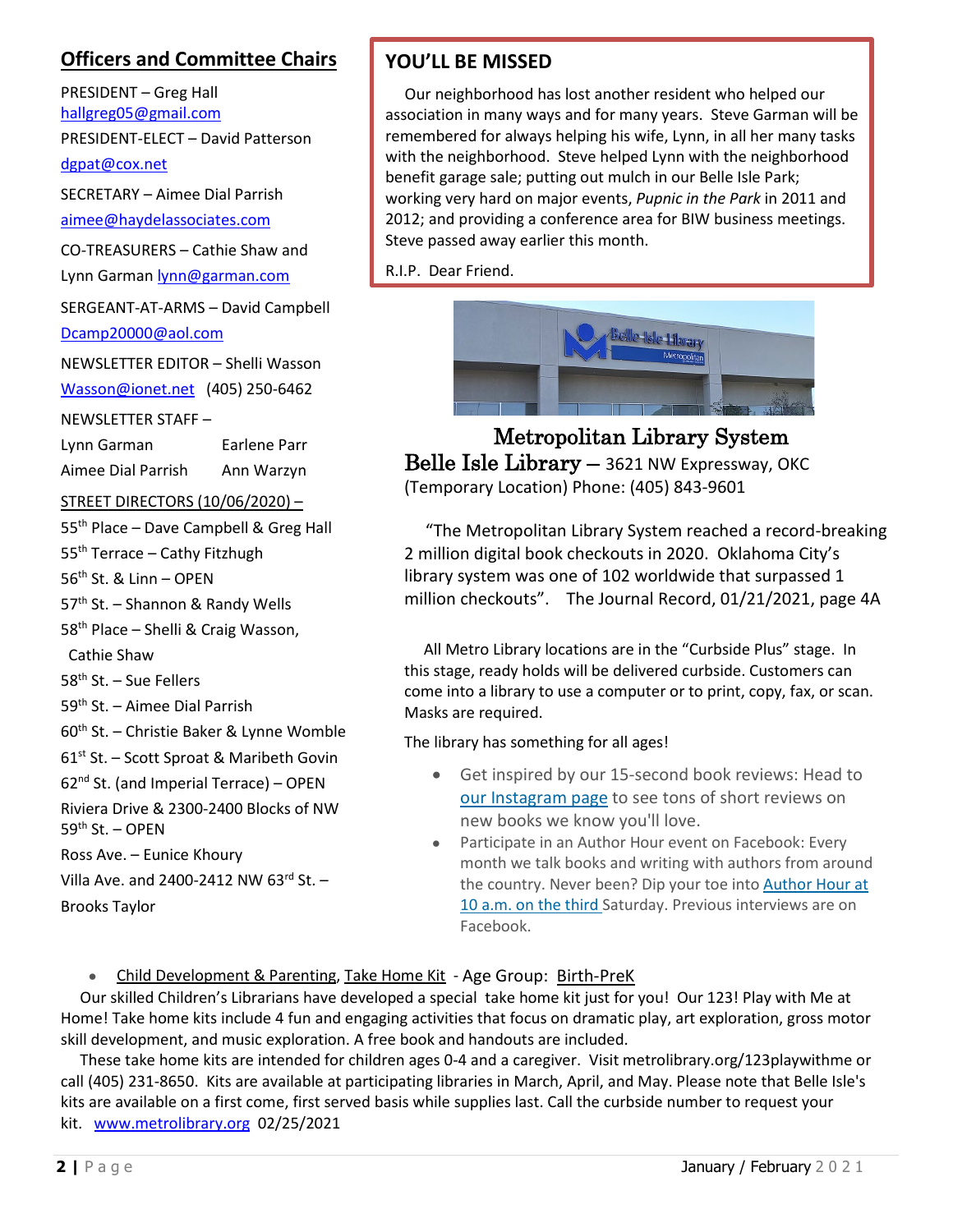| Mail dues to:                                     |                                        | 2021 Belle Isle West                                                                               |
|---------------------------------------------------|----------------------------------------|----------------------------------------------------------------------------------------------------|
| <b>Belle Isle West NA</b><br>5030 N. May, Box 118 | Name                                   | <b>Neighborhood Association Dues</b>                                                               |
| Oklahoma City, OK 73112                           | Address                                |                                                                                                    |
|                                                   | Phones(s)                              |                                                                                                    |
| Email                                             |                                        |                                                                                                    |
|                                                   | Annual dues are \$35.00 per household. |                                                                                                    |
| iour canceled check                               |                                        | Thank<br>(Make checks to BIW Neighborhood Assn.)<br>$\mathcal{Y}_{\mathit{OU}}$<br>I have enclosed |

## **MANY THANKS FOR YOUR DONATIONS!**

 Several people add a little (or a lot) to their dues check each year to help fund projects in our neighborhood. We'd like to send out a BIG thank you to the following generous neighbors who recently contributed a total of \$405 over and above their \$35.00 yearly dues:

 They are Tanya Turner, R. Simon, Mark & Joanne Schlegel, Stanley & Peggy Balch, Seannene Smith, Catherine Steele, Mary Scheller , and Cathy & Melvin Fitzhugh.

 Because our non-profit organization is educational, social, voluntary, intended to improve our neighborhood and because you receive no goods or actual services from the association, your dues and any amount you choose to donate (up to \$250) are tax deductible because we hold a 501(C)3 designation with the IRS. If you have further questions you may consult with your tax expert.

 If we've failed to list anyone who donated an amount over your dues, please let us know and we'll recognize you in the next newsletter. Thanks!

#### New Signage from Page 1

street lights within our neighborhood that still need signage. If you want to help with this project, please contact Greg Hall a[t hallgreg05@gmail.com.](mailto:hallgreg05@gmail.com)

 Greg Hall is the BIW President and Dave Campbell assists as Sergeant-At-Arms; both residents serve as the Co-Street Directors for 55th Place. Work done on behalf of BIW is voluntary (nobody gets paid) so helpers are always welcome!



#### **Take Your Dogs For a Walk! Belle Isle Park - NW 62nd & Ross**

This is a great place in our neighborhood to take your dogs for a walk. All dogs in a city park must be on a leash. Handlers must pick up after their dogs. Waste bags provided.

#### **PAW Park - [3303 NW Grand Blvd.](https://www.google.com/maps/place/Hefner+Paw+Park+Dog+Park/@35.5435856,-97.575532,17z/data=!4m13!1m7!3m6!1s0x87b21afc25bd1ea7:0xea7771b0e91e78df!2s7600+Grand+Dr,+Oklahoma+City,+OK+73116!3b1!8m2!3d35.5435813!4d-97.5733433!3m4!1s0x0000000000000000:0x9fe502cda0ce4852!8m2!3d35.5470376!4d-97.575212)**

Your canine companion will absolutely love PAW Park because they can to run off leash or take a romp in the park pond. Features of the park include:

- 2-acres of off-leash play space
- Separated enclosures for large (over 30 pounds) and small (30 pounds or less) dogs
- Water stations
- Swimming pond
- Benches and shaded areas for human visitors

PAW Park is operated and maintained in cooperation with [Partners for Animal Welfare of Oklahoma.](http://pawok.com/) This non-profit, volunteer organization takes care of the park grounds and raises funds for park improvements. [www.okc.gov](http://www.okc.gov/) 02/25/2021